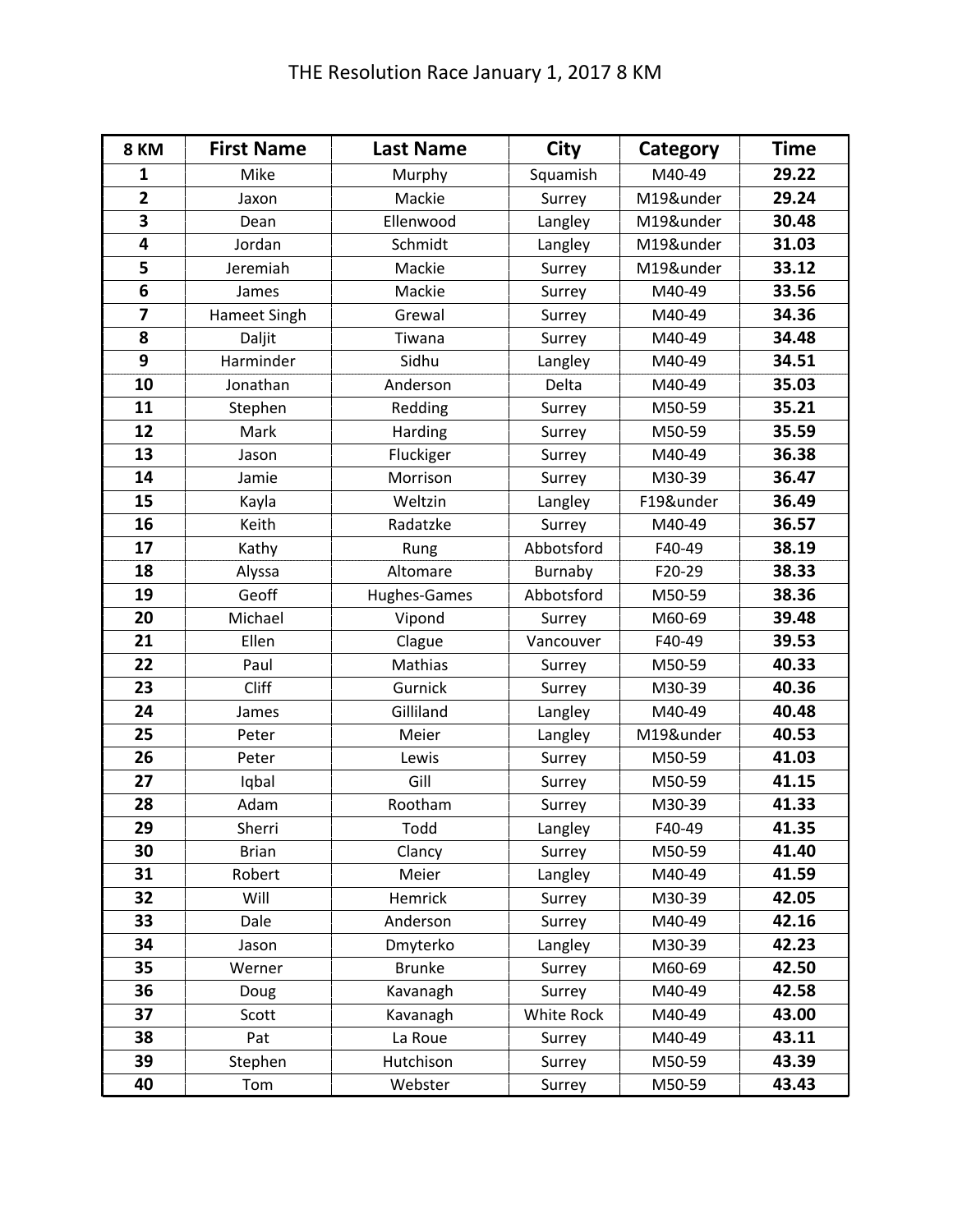| 41 | Shawn           | <b>Baturin</b> | surrey                | M30-39 | 44.21 |
|----|-----------------|----------------|-----------------------|--------|-------|
| 42 | Sarah           | Ugolini        | Surrey                | F30-39 | 44.22 |
| 43 | Don             | <b>Sparks</b>  | Surrey                | M50-59 | 44.35 |
| 44 | Michelle        | Mackinnon      | Surrey                | F50-59 | 45.12 |
| 45 | Harjinder       | Athwal         | Surrey                | M60-69 | 45.17 |
| 46 | Ernie           | Fuller         | <b>White Rock</b>     | M60-69 | 45.26 |
| 47 | Paul            | Wood           | Surrey                | M60-69 | 45.33 |
| 48 | Carmen          | Jackson        | <b>Point Roberts</b>  | F50-59 | 46.09 |
| 49 | George          | Patton         | Mission               | M30-39 | 46.10 |
| 50 | <b>DEVINDER</b> | <b>DHATT</b>   | Surrey                | F30-39 | 46.40 |
| 51 | <b>ANUP</b>     | <b>DHATT</b>   | Surrey                | M40-49 | 46.45 |
| 52 | Navtej          | <b>Bring</b>   | Surrey                | M50-59 | 46.47 |
| 53 | Anthony         | De Castro      | Surrey                | M30-39 | 47.44 |
| 54 | Harpreet        | Pandher        | Surrey                | M40-49 | 48.04 |
| 55 | Mile            | Jovanovic      | Surrey                | M60-69 | 48.18 |
| 56 | Tammy           | Huguet         | Surrey                | F40-49 | 48.20 |
| 57 | Chromilo        | Amin           | Surrey                | M40-49 | 48.50 |
| 58 | Iqbal           | <b>Dhatt</b>   | Surrey                | M40-49 | 48.50 |
| 59 | Tristan         | Helms          | Langley               | M30-39 | 49.20 |
| 60 | Sue             | Hartford       | Surrey                | F40-49 | 49.38 |
| 61 | Gillian         | Long           | langley               | F40-49 | 49.39 |
| 62 | Rick            | Horita         | <b>White Rock</b>     | M60-69 | 49.44 |
| 63 | Mark            | Savela         | Surrey                | M40-49 | 49.44 |
| 64 | Patricia        | Nicoli         | Surrey                | F40-49 | 49.48 |
| 65 | Camille         | Owens          | Surrey                | F50-59 | 49.49 |
| 66 | Kelly           | Trehearne      | Surrey                | M50-59 | 49.49 |
| 67 | Alex            | Taylor         | Langley               | M60-69 | 50.11 |
| 68 | Glen            | Rideout        | White Rock            | M50-59 | 50.12 |
| 69 | Kevin           | Heath          | Langley               | M50-59 | 50.20 |
| 70 | Matt            | Richardson     | Surrey                | M30-39 | 50.28 |
| 71 | Jocelynn        | Rooke          | Surrey                | F40-49 | 50.28 |
| 72 | Ingo            | Jackisch       | <b>North Vancouve</b> | M60-69 | 50.33 |
| 73 | Karl            | Cantner        | Surrey                | M50-59 | 50.54 |
| 74 | Shelley         | Latendresse    | Delta                 | F40-49 | 51.05 |
| 75 | Catherine       | Ridley         | Vancouver             | F30-39 | 51.25 |
| 76 | Mike            | Ridley         | Vancouver             | M50-59 | 51.26 |
| 77 | Keely           | Speechley      | Surrey                | F30-39 | 51.29 |
| 78 | Ruby            | Kramer         | surrey                | F40-49 | 51.51 |
| 79 | Bente           | Fleurie        | Surrey                | F50-59 | 51.52 |
| 80 | Maurice         | Maginn         | Langley               | M40-49 | 52.35 |
| 81 | Sara            | Hodson         | White Rock            | F30-39 | 52.37 |